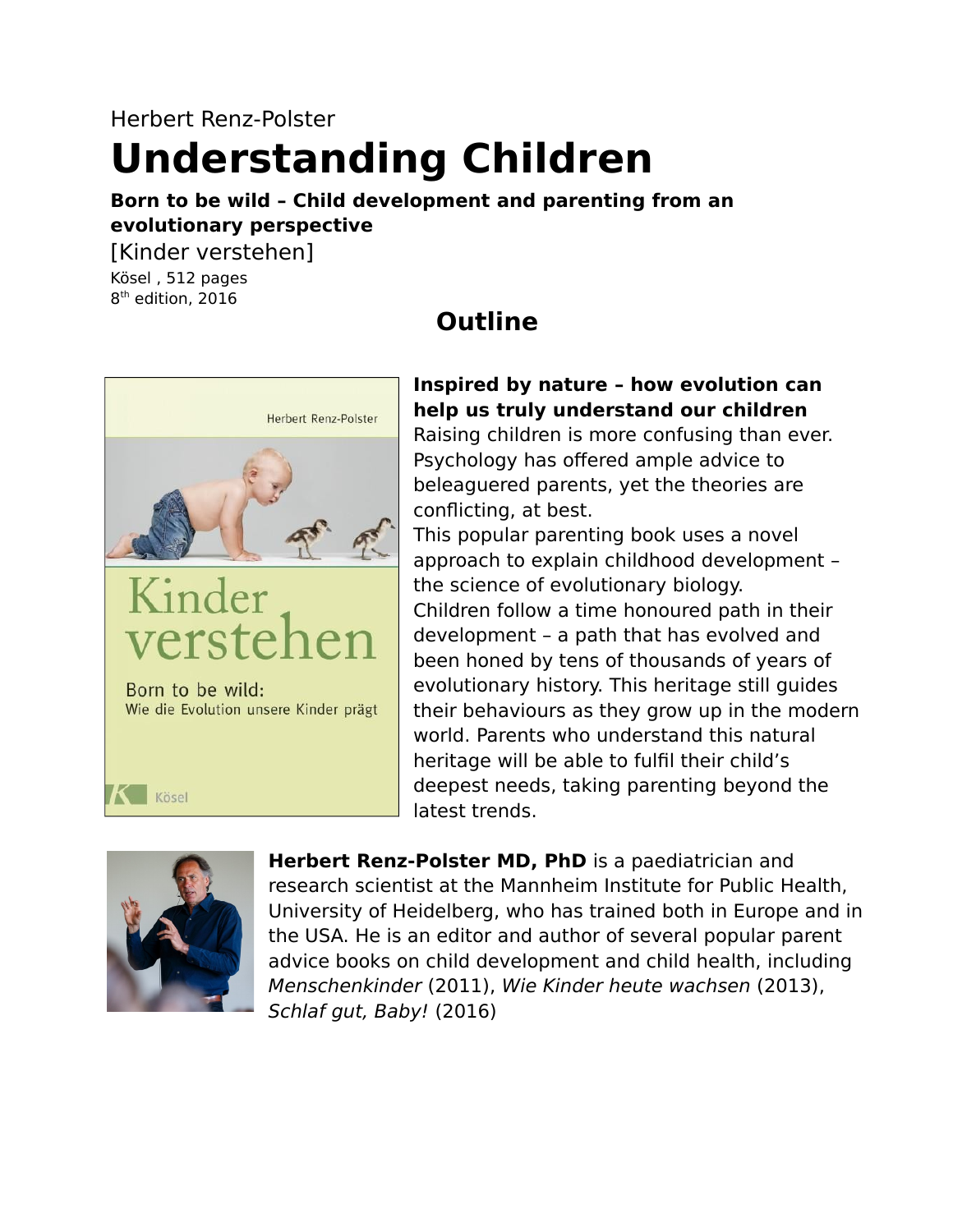By re-telling the story of our children from an anthropological perspective the book represents not just another guide book for parents – it provides a new paradigm for parenting.

# **A continuing bestseller**

Kinder verstehen is a popular science book with a practical bent. Its main target group are parents and educators. Being referenced and scientifically researched, it also appeals to experts in child development such as paediatricians, psychologists and counsellors.

As of 2017, the German Publisher has sold more than 100,000 copies of Kinder verstehen. The book is one of the all-time bestsellers in the parenting advice literature in Germany.

Translation rights sold to: China (Questruth Press), Poland (Harbor Point), Russia (Resourse)

# **A brief summary**

Children frequently behave in unexpected, "irrational" ways: babies cry for "no reason", they have colics for weeks and they stubbornly refuse to fall asleep on their own. Toddlers won't eat their greens, but sweets they can find. They won't sleep through the night but tire as soon as asked to tidy their room. They throw temper tantrums out of the blue and take endless time to be toilet trained.

It has become accepted to view all this as a *deficiency:* children are not yet capable of making themselves understood. Their small bladders are still "immature". Their brains are still a work in progress. Or they use their behaviours to stage conflicts--with themselves, with mom or with their Super-Ego. Or they are simply "spoiled".

This book starts with a different assumption. Instead of trying to identify what a child lacks it unveils the advantages of each difficult behaviour. Why is it advantageous for a child to be the way it is, rather than the way we think it should be? In a practical vein: what benefit does a child get from NOT eating its greens? What benefit does it have from insisting on NOT sleeping alone? Which prize lurks behind a temper tantrum, what advantage does it get from crying when put to sleep alone? In short, this book assumes that children have good reasons to puzzle their parents!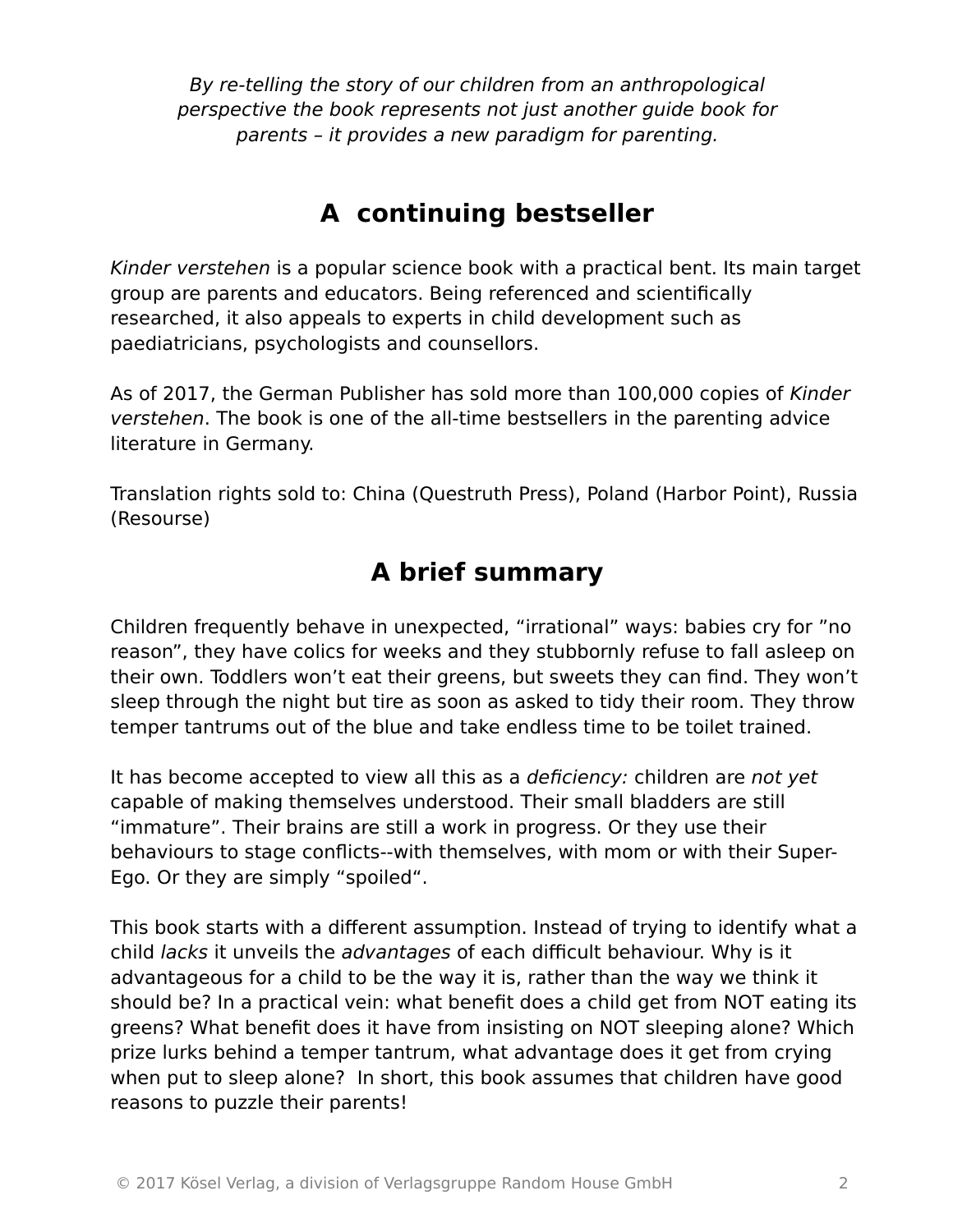### **Table of contents**

- **Chapter 1 [How children become good eaters](https://www.kinder-verstehen.de/wp-content/uploads/Learning_how_to_eat_a_Darwinian_perspective.pdf) (sample translation)**
- **Chapter 2 Breastfeeding the most natural business?**
- **Chapter 3 Introducing solids, nature's way...**
- **Chapter 4 How children become good sleepers**
- **Chapter 5 The co-sleeping controversy**
- **Chapter 6 Crying part of growing up?**
- **Chapter 7 Temper tantrums worth the effort?**
- **Chapter 8 Nature's view on toilet training**
- **Chapter 9 Can you spoil a child? Evolution´s take on self-reliance**
- **Chapter 10 A new view of attachment**
- **Chapter 11 Learning from other cultures?**
- **Chapter 18 Natural parenting?**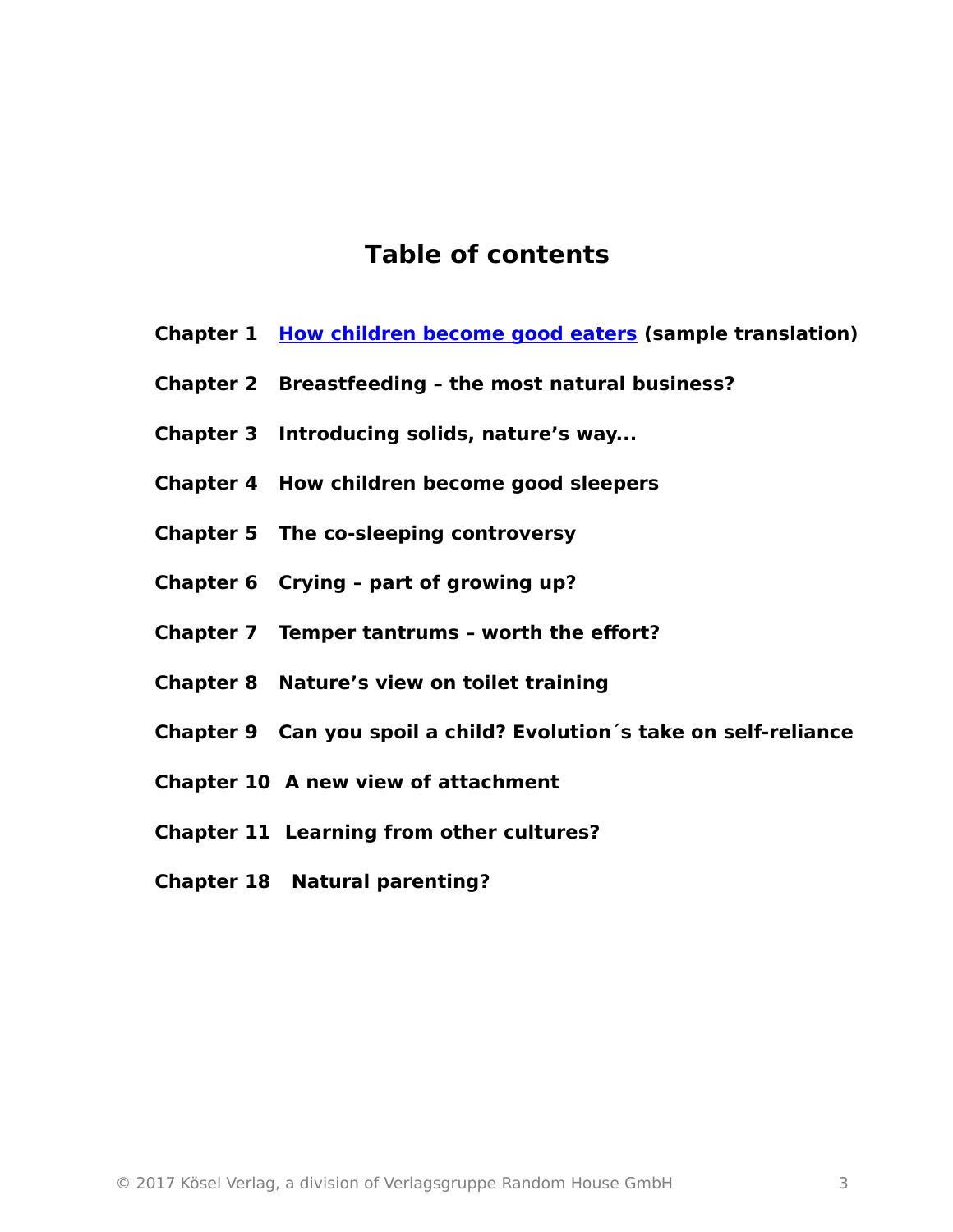# **Outline**



#### Chapter 1: [How children become good eaters](http://www.kinder-verstehen.de/kapitel01.html)

#### [\(for a sample translation see here\)](http://www.einfuegegelle.de/)

Parents agree on one thing: When it comes to eating, children are completely unreasonable. They prefer unhealthy food--from chocolate bars to French fries. And they do everything to keep their spaghettis from getting contaminated by veggies...

From the viewpoint of evolution this behaviour asks for an explanation. Food was certainly not abundant during 99% of human history. So shouldn't children eat whatever comes close to their mouth?

This chapter gives a clear answer: No! The strange eating behaviours of our children are inspired by nature. But what's behind it? Why do little kids dislike broccoli? How do taste preferences develop in childhood? Why do South American indigenous kids love fried spiders and grubs whereas Bavarian kids prefer white sausage and dumplings? And how do they finally realize that the veggies won't kill them--but may actually be quite tasty?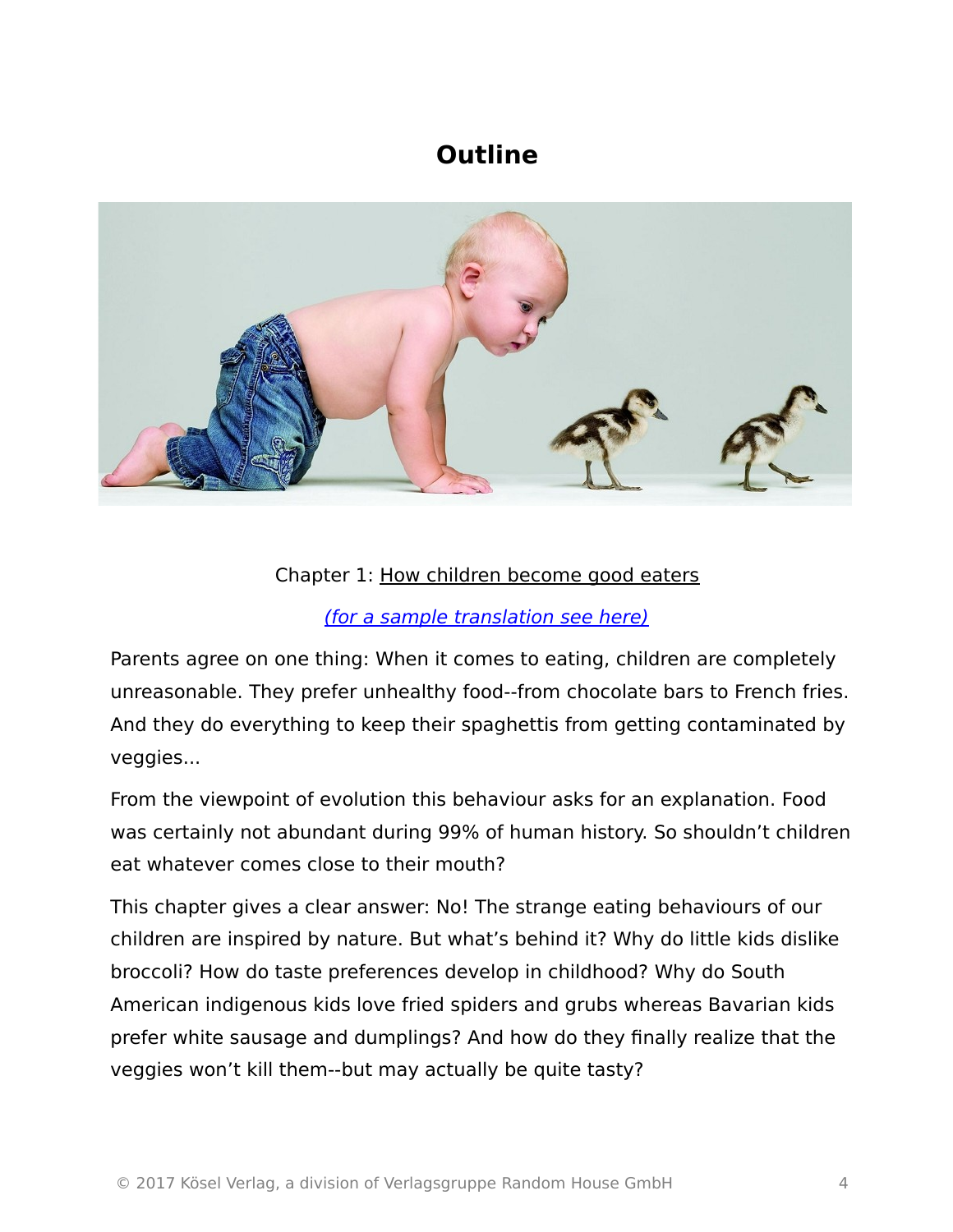#### Chapter 2: [Breast feeding--the most natural business?](http://www.kinder-verstehen.de/kapitel02.html)

A German who has eaten a lot may state he is "papp-satt"--filled as if he had eaten Pap. The word "pap" denotes a gruel that has been used widely since the middle ages as a supplemental food for babies. In some regions of middle and northern Europe "Pap" used to be fed to infants even within the first few weeks of life.

When it comes to infant food--is it natural to cut corners like this? Isn´t breast milk the only infant food endorsed by nature? But why then should mother's milk contain the enzyme amylase, which is responsible for the digestion of starch--certainly not a component of any mammals milk? And how comes breast-feeding is so prone to failure--shouldn't a life-saving process work automatically, or at least, intuitively?

A longer section will be devoted to a shattering event in the feeding career of any mammal--weaning. Is there a "right" moment for the withdrawal of the breast? Does weaning have to be a tearful event for the baby--or is there a way to make it a smooth, self-initiated transition?

#### Chapter 3: [Introducing solids, nature's way...](http://www.kinder-verstehen.de/kapitel03.html)

Many a mother picking up her three month old baby to breastfeed starts to feel the glances of her in-laws: isn't it about time to give that poor creature something REAL to eat? Unfortunately science isn't really strengthening mothers´ position either. The American Academy of Paediatrics does make a point that the right time for supplementing is at 6 months of age. However it adds a mushy disclaimer: "Unique needs or feeding behaviours of individual infants may indicate a need for introduction of complementary foods as early as 4 months of age, whereas other infants may not be ready to accept other foods until approximately 8 months of age."

What exactly is going on? Can evolutionary biology offer some clearer guidance? What is nature's take on supplementary feeding?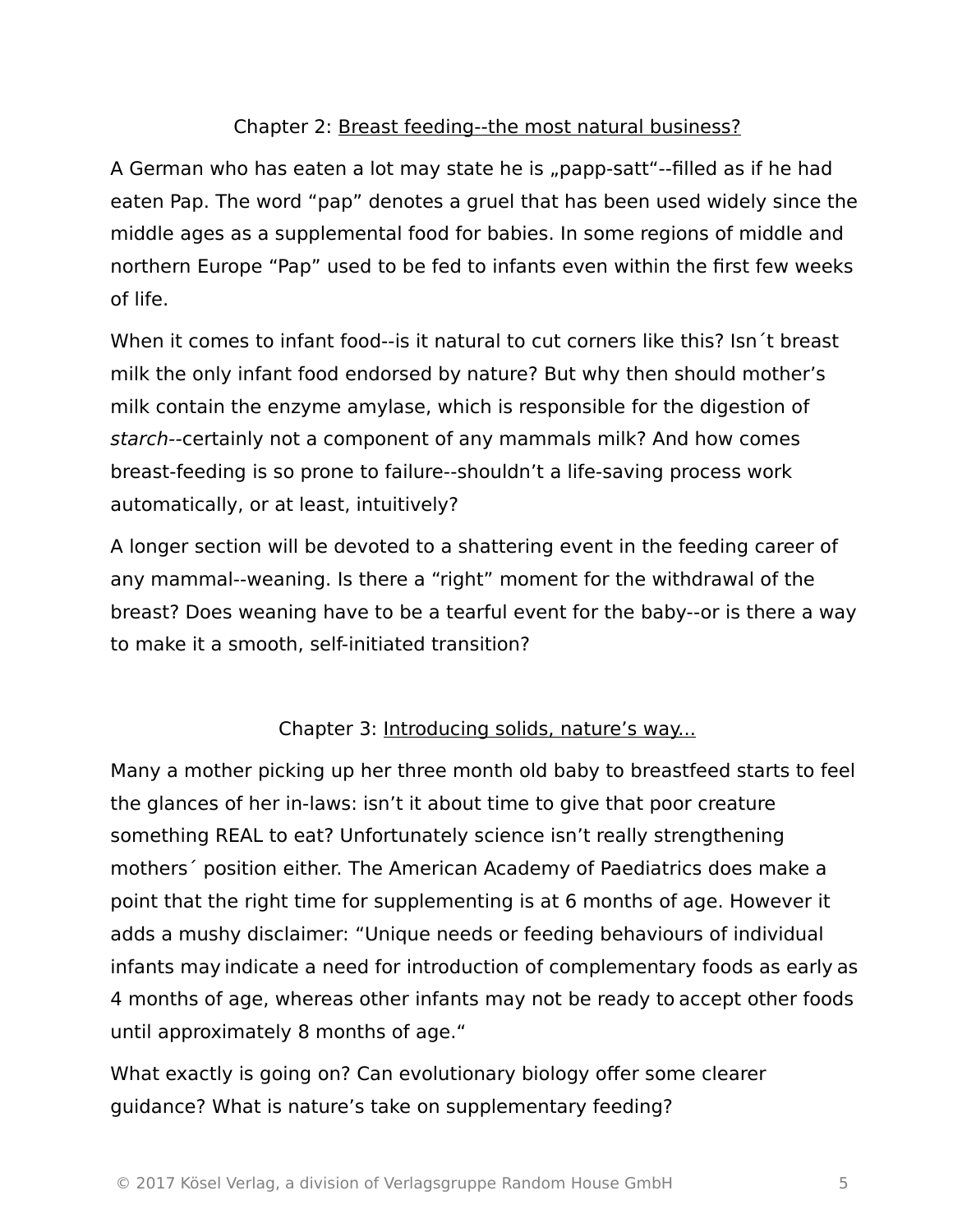#### Chapter 4: [How children become good sleepers](http://www.kinder-verstehen.de/kapitel04.html)

Life with children may be paradise during daytime, but as soon as night approaches, the family trek is headed to the valley of tears... Now is the time for human drama, now is the time for parents to doubt their abilities, and now is the time to fight with a partner over the best way to teach that child how to fall asleep...

Is sleep a matter of LEARNING? Shouldn't kids be able, from the beginning, to find that button to close their eyes and drift off to slumber land?

It is striking that sleep problems run rampant mainly in western cultures. Have parents here and today become more demanding because for them a sleeping child offers nothing less than the key to the pursuit of happiness? After all, parents do want to lead some private lives apart from diaper changes and lullabies! Or have they just forgotten the ancient secrets of how to put a child to sleep? Or is the baby's night time protest directed against one of the core furnishings of modern living arrangements: the baby's own crib?

#### Chapter 5: [The co-sleeping controversy](http://www.kinder-verstehen.de/kapitel05.html)

Different as human cultures around the globe appear--they do agree on one thing: small children belong close to their parents at night time. With ONE exception: the modern western world, which assumes that babies should sleep in their own cribs, if not in their own rooms. How else should they learn to be independent and self-reliant? And how else could they be safe in the first place? Is co-sleeping a health hazard? A developmental hazard? Or both? Or none of it?

#### Chapter 6[:Crying – part of growing up?](http://www.kinder-verstehen.de/kapitel06.html)

When a baby cries listeners receive virtual electric shocks: women more then men, parents more than childless adults--not to mention the parents of the crying child who receive the full dose... There is a good reason why a crying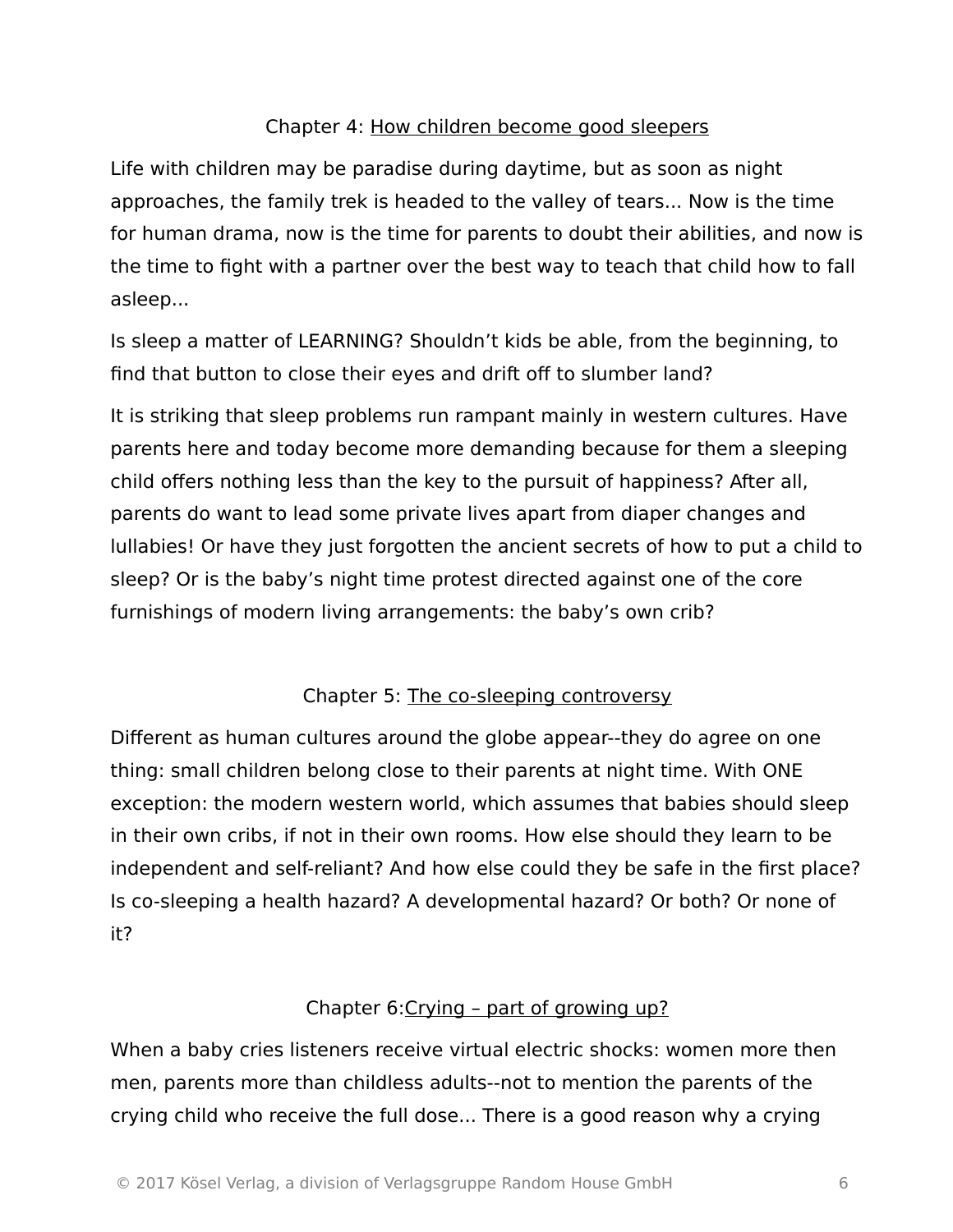baby touches our heart: the signal is important for his or her survival. No wonder that the shock receiver starts to take care of things and sets out to investigate: is the baby safe? Is it hungry? Is it hurt? Is it frightened?

There begins the quarrel: could he or she just cry like that? Let's say because he is bored or because she just wants to "act out" or play a scene? And if we respond to THAT--wouldn't this teach her the wrong lesson, i.e., that by crying she will eventually get every little thing she wants?

Cats or hamsters don't have that problem. Babies growing up in dens or nests only cry when they sense their mother nearby--the danger of being detected by predators would just not be worth it. Nature seems to factor in the costs when it comes to crying. Could a glance at the evolutionary balance sheet help in the human case to understand our crying offspring better?

#### Chapter 7: [Temper tantrums – worth the effort?](http://www.kinder-verstehen.de/kapitel07.html)

There comes a time when distractions no longer works ("look over there, what a lovely birdie!"). The fight is now fought to the last teardrop. The terrible twos- which may well include the threes or even the fours--keep many parents breathless and make them ask: what the heck is going on here?

Temper tantrums are observed in all cultures and around the globe they start at about the same age. Apes also throw temper tantrums, and they do not look much different in chimpanzees than they do in humans. The readiness to oppose seems to be a developmental constant.

But then again: why do the sweet children suddenly throw themselves into the ring and fight their parents? Shouldn't they know that charm works better on parents than anger? But does it?

#### Chapter 8: [Nature's view on toilet training](http://www.kinder-verstehen.de/kapitel08.html)

Over the last 30 years the chapters in parenting books devoted to toilet training have shrunk considerably. One reason is that washing machines and disposable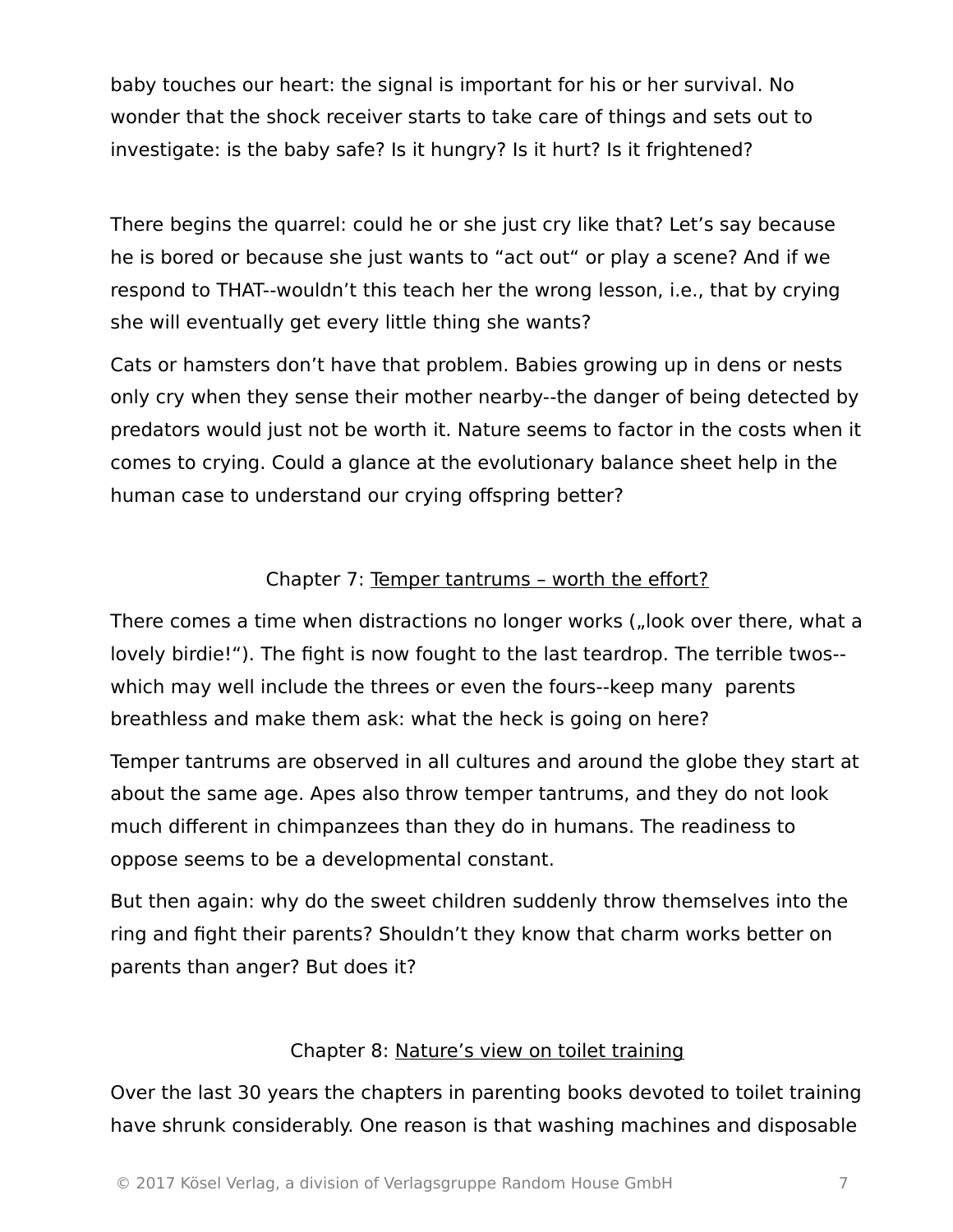diapers have taken some urgency from the topic. But it was mainly psychology that ushered in a new era: had earlier psychologists equated sphincter control with self-control and therefore spoken out for rigorous, early training they now view the anus as what it is: the end of the intestines.

But let us not forget the medical profession: paediatricians have shown in large studies that early toilet training does not work. Children don't master their eliminations sooner if they are put on the potty earlier. The grass doesn't seem to grow faster if you pull at it … so should we scratch toilet training from the parenting list altogether?

And what about the new trend in Europe--raising babies free of diapers? Indeed, even little babies don't just get rid of their eliminations, they sort of celebrate it with grimaces, movements and vocal signals – which enables parents around the world to pick that bundle from the back and hold it over a bush, for instance. As a matter of fact millions of women in traditional cultures carry their children on their backs all day long without getting soiled. No wonder that more and more parents in the western world ask about "intuitive potty training" or ", elimination communication". Can baby's subtle signals be used to raise children without diapers even in the modern world?

#### Chapter 9: Can you spoil a child? Evolution´s take on self-reliance

A spoiled child is "an unbearable creature", as Anna Wahlgren, a well-known European parenting expert puts it. The family counsellor Jesper Juul knows what lies behind the problem: spoiled children get "too much of what they like and too little of what they need".

But what exactly do they need? Couldn't some of their wishes be actual needs? And shouldn't kids by nature request more than they eventually receive? So how should parents gauge their attention? What amount of indulgence is the right amount?

Evolution answers this with a riddle: throughout human history babies had to rely on receiving a very high dose of indulgence: OF COURSE they slept with mom, OF COURSE they were carried close to the body, OF COURSE they were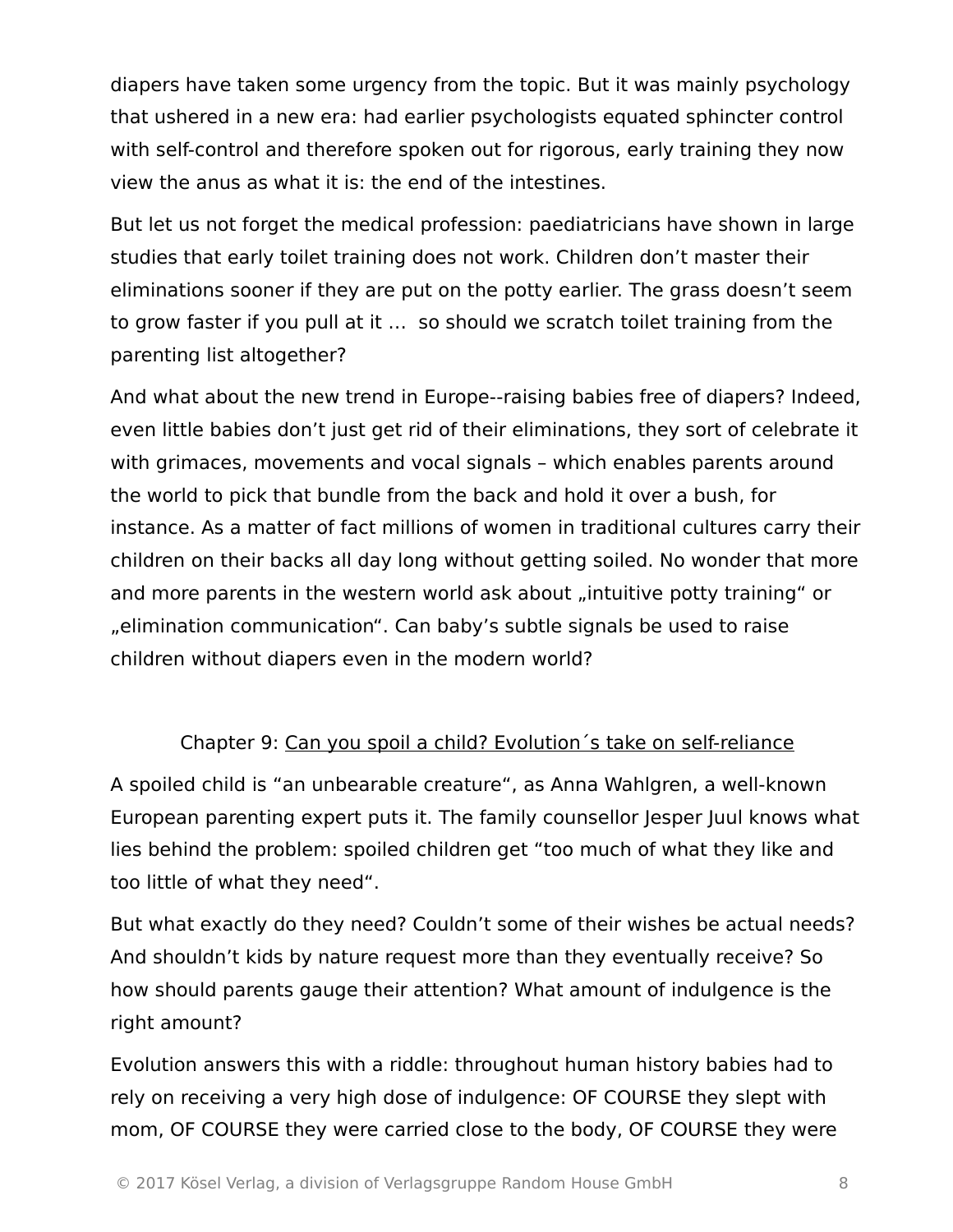breastfed on demand--and for a long time... All this was non-negotiable for a young homo sapiens who was meant to survive. Yet, at the same time, the kids had to learn to be self-reliant--fast and reliably so! So with all this bodily closeness and "spoiling" going on--how do children pursue the human goal of becoming independent?

#### Chapter 10: [A new view of attachment](http://www.kinder-verstehen.de/kapitel10.html)

Parenting is not for the feeble: a mother or father bird has to shove an insect down the gaping throats of their young every minute or so. And human parents have to change 4000 diapers before the little creature makes his first appearance on the potty throne. How does nature motivate parents to sacrifice themselves?

The answer is attachment. Attachment is the secret force that makes parents forget their own priorities and start to care for their offspring. Unconditionnally.

Unconditionnally? Nature seems to have a different view. Swallow parents first serve the gaping beaks with the most intense orange coloration--the carotene in the mucous membranes is a marker for health and viability.

There seems to be fine print even with humans. The attachment between mother and child varies in depth and intensity, and sometimes it fails altogether. What is the reason? What ingredients are needed to make attachment work? A happy pregnancy? The maternal hormones? The magic first hour after birth? But why then can parents be attached deeply and reliably to adopted children?

#### Chapter 11: [Learning from other cultures?](http://www.kinder-verstehen.de/kapitel17.html)

A glance around the globe can leave you puzzled. All kids have the same needs, whether they live in Madison or in Manila. And all parents want the best for their children. And yet parenting looks different wherever you look. Some parenting methods make us smile--like if an infant is renamed to give her more stamina. Other methods appear repulsive to us--like if parents rub ground bone